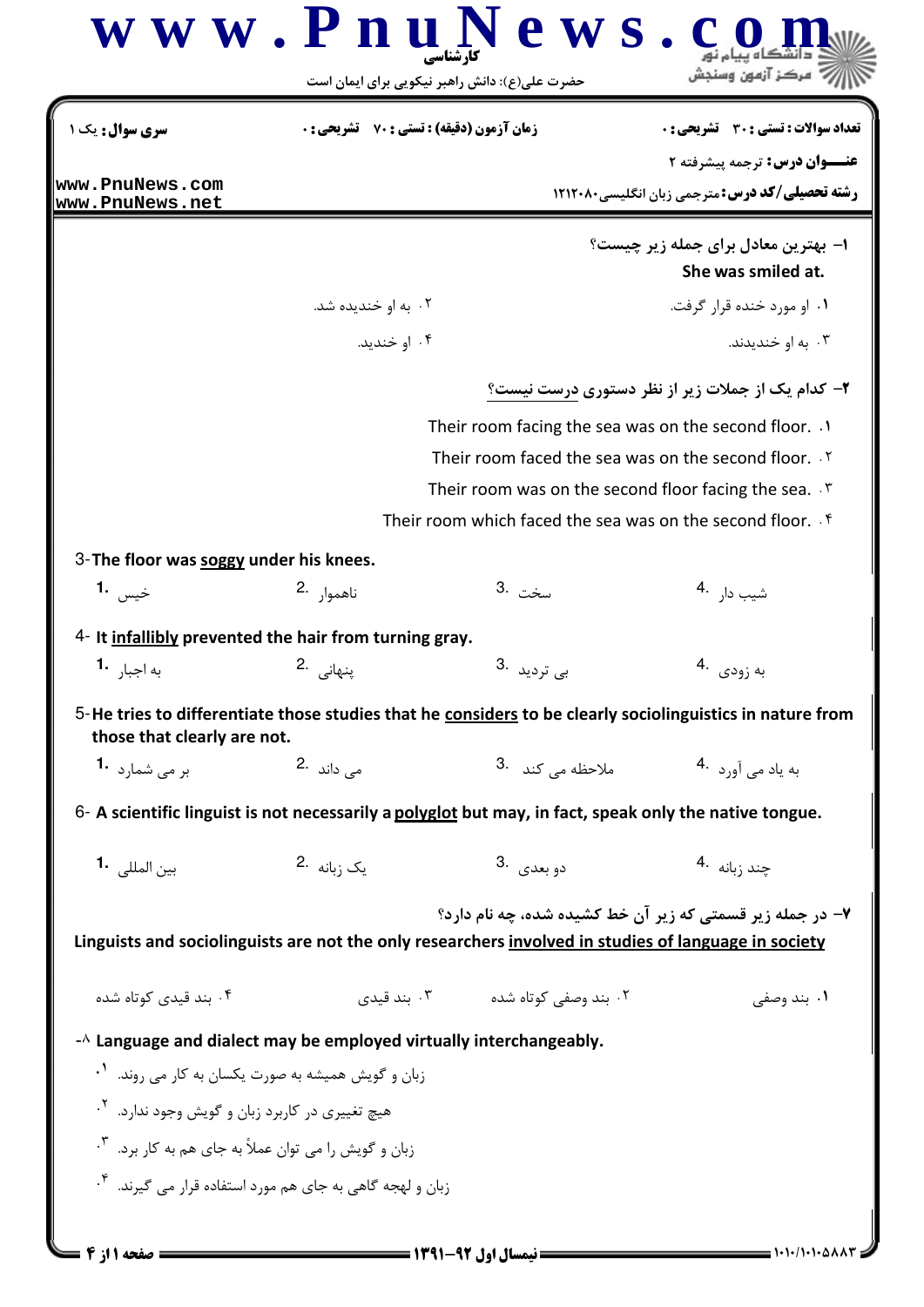|                                                                                                     | حضرت علی(ع): دانش راهبر نیکویی برای ایمان است      |                                                                                            | ر آمرڪز آزمون وسنڊش                                                           |
|-----------------------------------------------------------------------------------------------------|----------------------------------------------------|--------------------------------------------------------------------------------------------|-------------------------------------------------------------------------------|
| سری سوال: ۱ یک                                                                                      | <b>زمان آزمون (دقیقه) : تستی : 70 ٪ تشریحی : 0</b> |                                                                                            | <b>تعداد سوالات : تستي : 30 ٪ تشريحي : 0</b>                                  |
| www.PnuNews.com                                                                                     |                                                    |                                                                                            | عنــوان درس: ترجمه پیشرفته ۲                                                  |
| www.PnuNews.net                                                                                     |                                                    |                                                                                            | <b>رشته تحصیلی/کد درس:</b> مترجمی زبان انگلیسی1۲۱۲۰۸۰                         |
| 9-The color spectrum is a physical continuum showing no breaks at all.                              |                                                    |                                                                                            |                                                                               |
| گروه <b>1.</b>                                                                                      | انواع <sup>.2</sup>                                | شكل <sup>3.</sup>                                                                          | طيف .4                                                                        |
|                                                                                                     |                                                    | Technologically advanced societies have terms corresponding to all eleven mentioned above. | +ا–  نقش عبارت technologically advanced در عبارت زیر چیست؟                    |
| ۰۴ وجه وصفی معلوم                                                                                   | ۰۳ وجه قیدی                                        | ۰۲ وجه وصفي مجهول                                                                          | ۰۱ وجه التزامي                                                                |
| 11-There are as many kinds of slang as there are separate social groups.                            |                                                    |                                                                                            |                                                                               |
| زبان عامیانه <b>1</b> ۰                                                                             | گروہ اجتماعی <sup>2</sup> ۰                        | گويشور <sup>.3</sup>                                                                       | صورت گويشي۔ 4                                                                 |
|                                                                                                     |                                                    |                                                                                            | <b>۱۲- خط تیره بلند (dash__) در جلمهٔ زیر چگونه ترجمه می شود؟</b>             |
| It is analyzed as a clue to a person's intangible inner being $-$ his ideas, knowledge and feeling. |                                                    |                                                                                            |                                                                               |
| ۰۴ که                                                                                               | ۰۳ و یا                                            | ۰۲ یعنی                                                                                    | ۰۱ پس                                                                         |
|                                                                                                     |                                                    |                                                                                            | ۱۳- معنای اصطلاح come to grips with در جلمه زیر چیست؟                         |
|                                                                                                     |                                                    | Without it, the student cannot come to grips with his total area of study.                 |                                                                               |
| ۰۴ بحث کردن                                                                                         | ۰۳ مطالعه کړدن                                     | ۰۲ سنجیدن                                                                                  | ۰۱ فهمیدن                                                                     |
| 14- Aristotle used deductive logic to establish a problem.                                          |                                                    |                                                                                            |                                                                               |
| عقل <sub>ی</sub> <b>1.</b>                                                                          | استنباطى .2                                        | قياس <i>ي</i> 3.                                                                           | استقرائ <sub>ی</sub> .4                                                       |
| 15-On the surface, most textbooks look pretty much alike.                                           |                                                    |                                                                                            |                                                                               |
| نسبتاً همسان <b>1</b> ۰                                                                             | اساسا یکسا <sub>ن</sub> 2.                         | 3. كمى يكدست <b>3</b>                                                                      | بسيار شبيه 4.                                                                 |
|                                                                                                     |                                                    |                                                                                            | ۱۶– در کدام یک از گزینه های زیر شکل ing- دار فعل از بقیه گزینه ها متفاوت است؟ |
| useless arguing . f                                                                                 | beating a child . \vesting a child . \vesting a    | annoying letters .Y                                                                        | biting nails .                                                                |
|                                                                                                     |                                                    |                                                                                            | ۱۷- در کدامیک از عبارت های زیر خط تیرهٔ کوتاه به «و» ترجمه می شود؟            |
| past-to-present approach.                                                                           |                                                    | socio-economic differences .1                                                              |                                                                               |
|                                                                                                     | a 10-ton truck f                                   |                                                                                            | all-or-non law . ٣                                                            |
|                                                                                                     |                                                    | He finally came to find the solution to the riddle.                                        | ۱۸– بهترین ترجمه برای جمله زیر چیست؟                                          |
|                                                                                                     | ٢. او در آخر توانست معما را حل كند.                |                                                                                            | ۰۱ او بالاخره معما را حل کرد.                                                 |
|                                                                                                     | ۰۴ او دست آخر به حل کردن معما نائل آمد.            |                                                                                            | ۰۳ او سرانجام راه حل معما را یافت.                                            |
|                                                                                                     |                                                    |                                                                                            |                                                                               |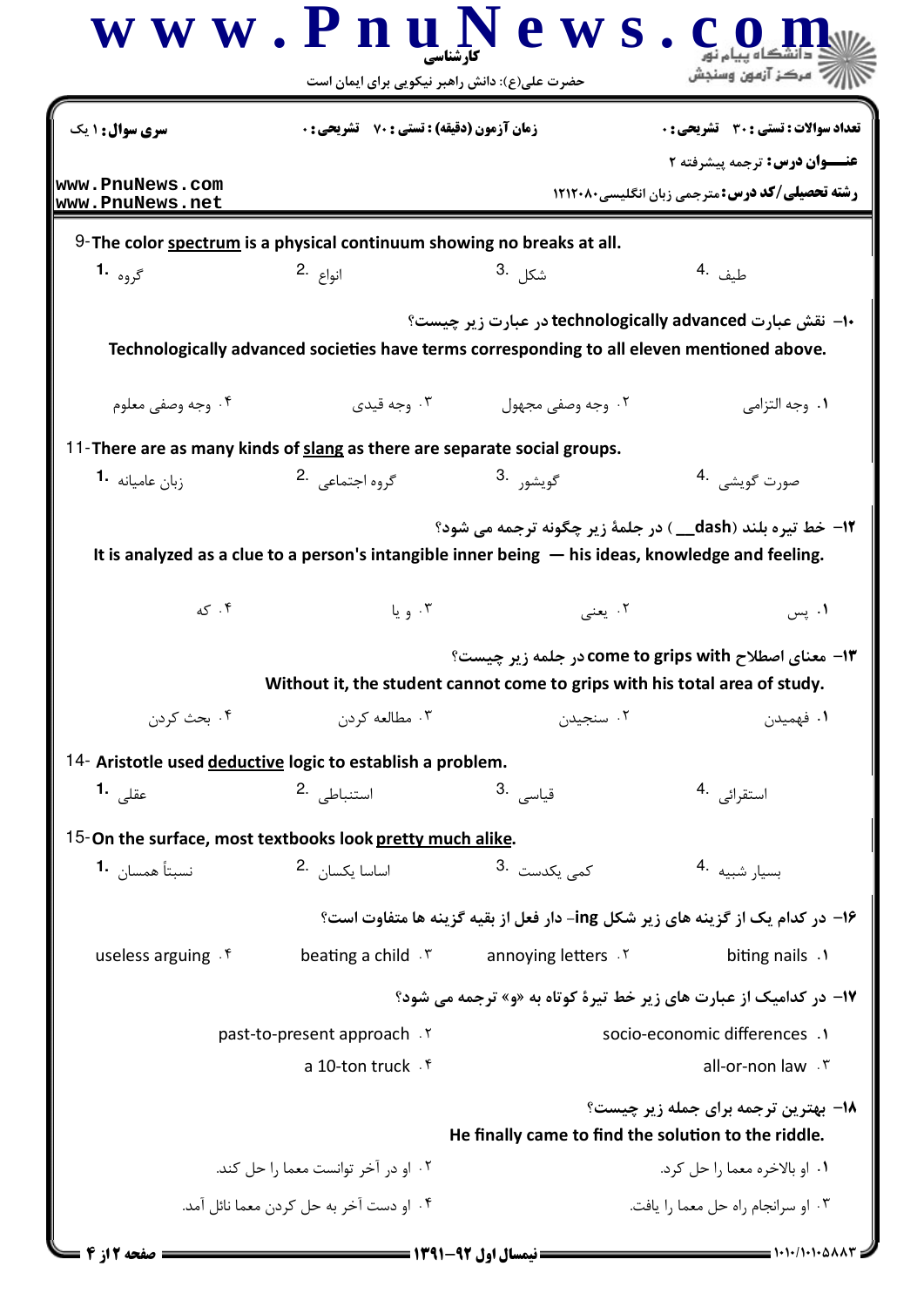